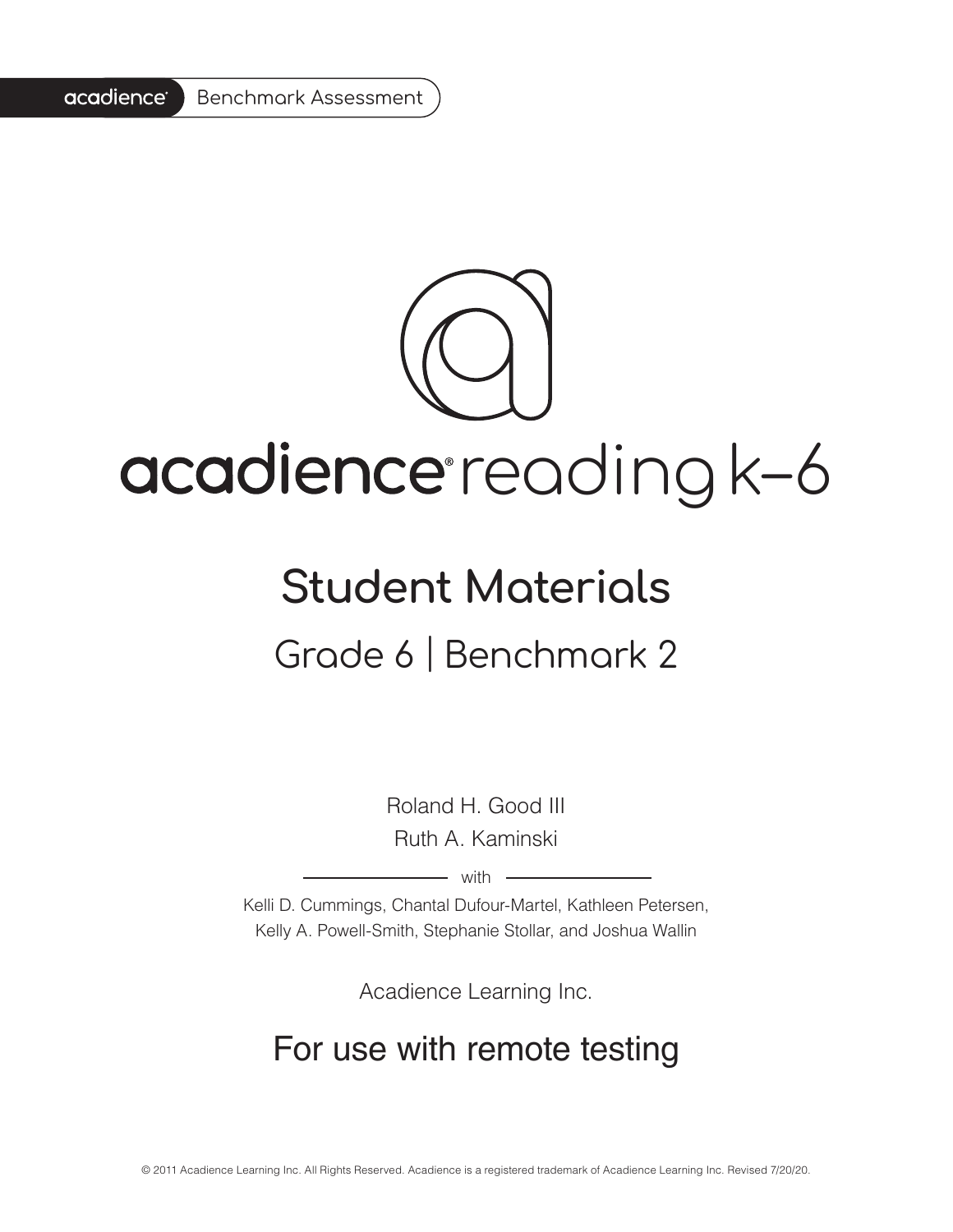#### **Acting**

In the lifestyle section of the newspaper was a brief notice from the local community theater. "Open auditions!" it read. "Roles for two women ages eighteen to twenty-four, one man over age fifty, and a girl between the age of ten and thirteen."

Mariko, age twelve, read the blurb aloud to her mother. "It sounds like a good opportunity," her mother said, "and I know you'd enjoy performing in a play again." Mariko grinned. Since first grade, she had written and acted in plays with other friends in the neighborhood.

Mariko wanted the part, but she was worried it might be too much trouble for everyone. Someone would have to take her and pick her up from rehearsals. She would need to invest time learning her lines, and she would need help memorizing the script. She mentioned all this to her mother. "Do you really think it will work?" she asked.

Her mother smiled and said, "I really think this could be a wonderful opportunity for you. If you want to pursue it, we'll find a way to manage all the details."

Mariko hugged her mother and then scanned the notice for the phone number. She called immediately and got information about how to apply and where to pick up a copy of the script. After walking to the theater to pick up the script and schedule an audition, she raced home, eager to begin practicing. She read through the entire script, and by the final epilogue, Mariko was convinced she could play the part.

Every evening for a week, Mariko finished her homework early and then spent an hour reading and rehearsing different ways of expressing the words and feelings of the character in the play. When her mother had time, she helped with suggestions. By the date of the audition, Mariko had already begun memorizing many of her character's lines. She was prepared and confident, and she could tell that she had impressed the director.

A week later, Mariko learned she had received the part! She couldn't wait for the rehearsals to begin.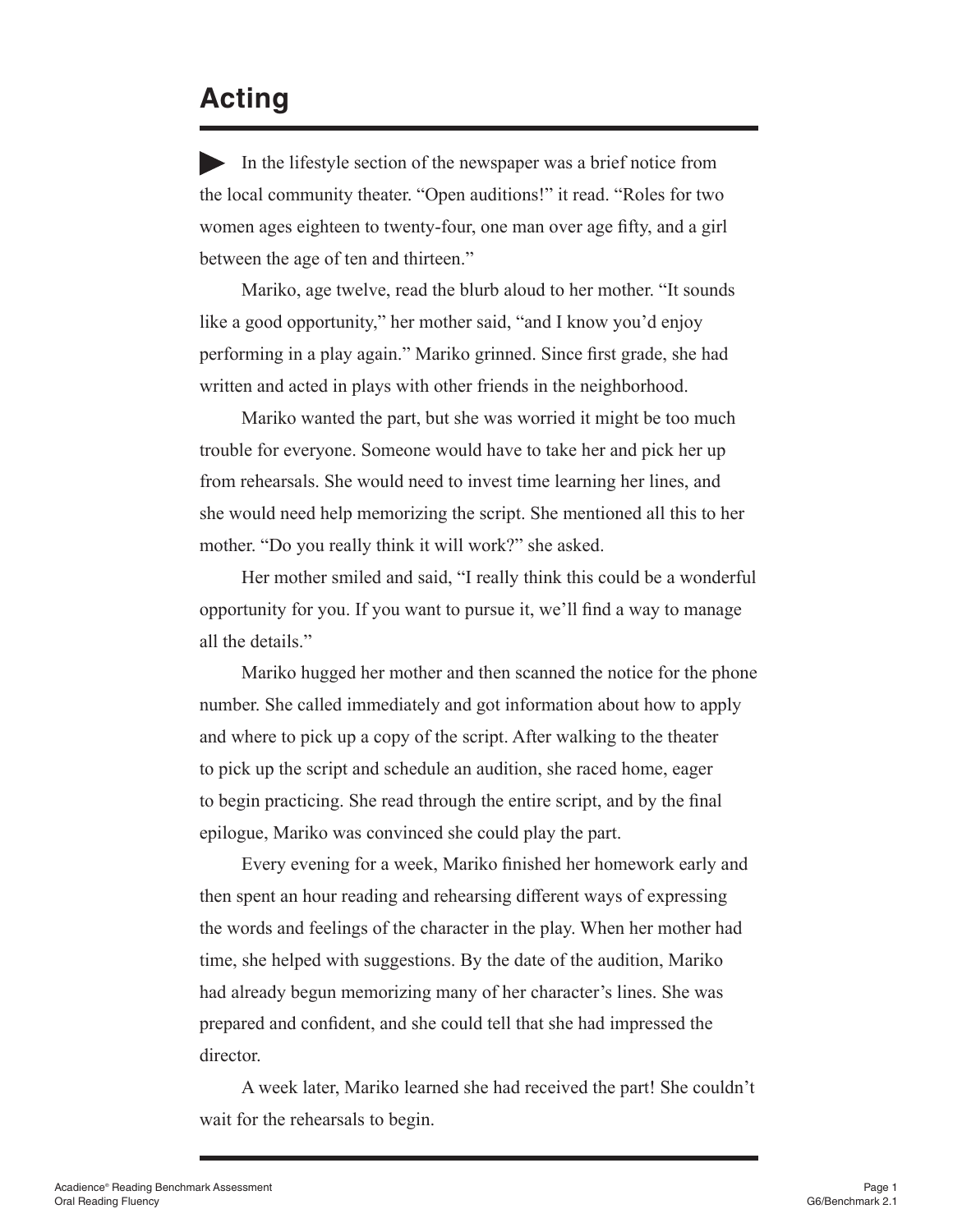#### **The Mariana Trench**

Just as there is a highest point on our planet, there is also a lowest point. Mount Everest is the highest, and the lowest is the Mariana Trench. This deep slice in the ocean floor is also the deepest part of the ocean. It is found off the coast of the Mariana Islands, near Japan. The deepest point of this trench is Challenger Deep, named for the British ship that discovered it. The trench is nearly seven thousand feet deeper than Mount Everest is high.

The water deep in the trench is frigid and dark because sunlight cannot go deeper than about five hundred feet. As light decreases, pressure increases. Surprisingly, the floor of the trench is dotted with hydrothermal vents, which are openings in the ocean floor through which boiling hot water flows. Although plants and animals on land cannot live in such an extreme environment and need sunlight for life, there is an abundance of life in the ocean depths. Most of the life forms are very tiny organisms, but there are also communities of larger species, such as mussels and crabs, that live near the hydrothermal vents. One of the most unusual animals is the tubeworm, a white worm that can grow up to three feet long.

Tubeworms were unknown organisms until people began to explore the deep ocean and discovered hot vents and the life forms that live near them. This strange worm has no eyes and no mouth. Bacteria inside the worm convert chemicals from the hot vents into food for the worm. Tubeworms in turn provide a food source for other animals forming a complex food chain.

Exploration of the deepest part of the Earth is important to science and knowledge. Scientists can learn a great deal about how life began on Earth by discovering and investigating life forms that have existed unchanged for millions of years, like those living in the Mariana Trench.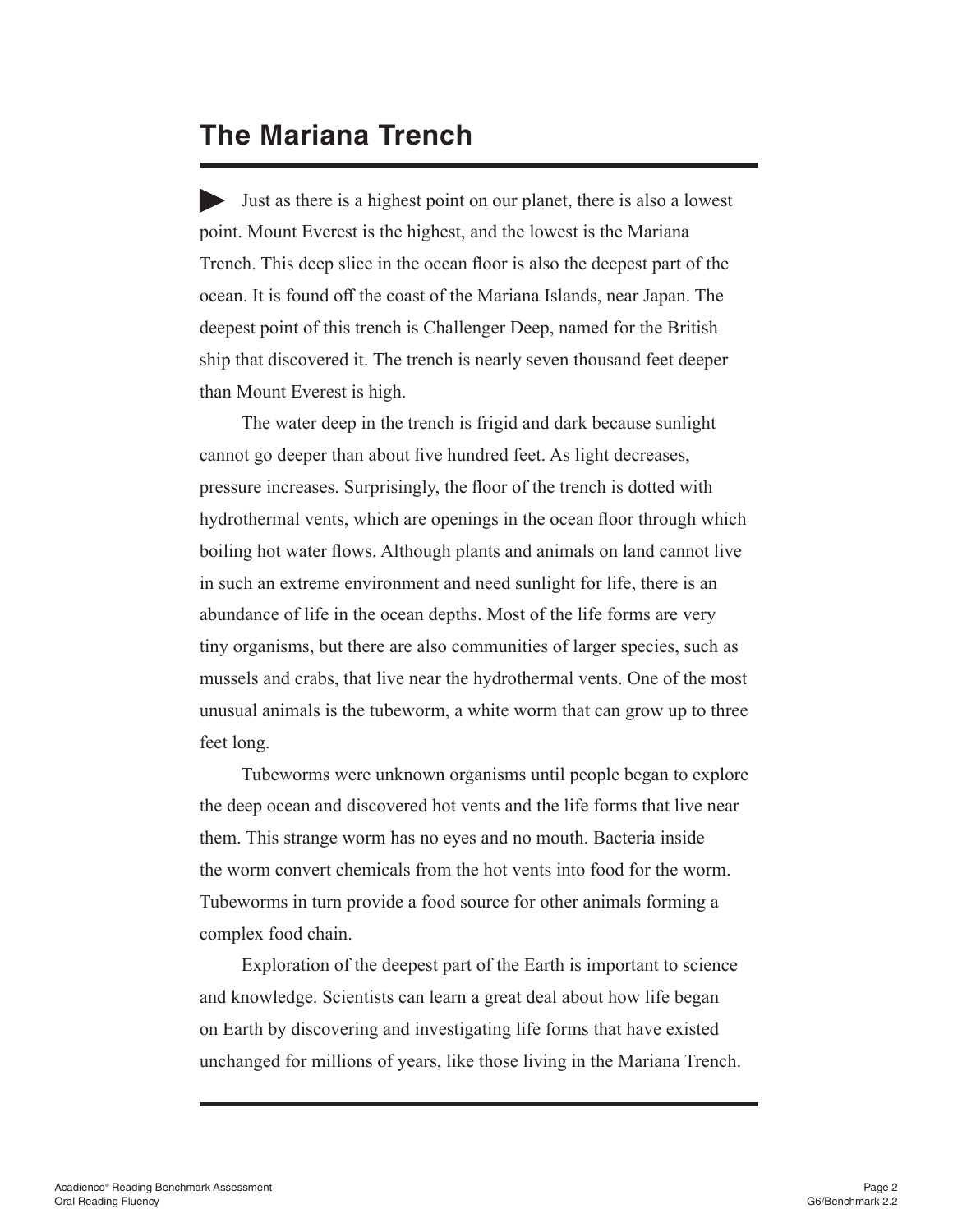#### **A Delicious Tradition**

One of the world's most-loved flavors starts with small seeds found inside pods that grow on rainforest trees. Nearly two thousand years ago, the Mayan people of Central America discovered the unique properties of this seed. The pods grow on cacao trees, and the seeds can be made into the delicious treat we call chocolate.

The Maya ground up the beans and used the powder to make highly prized drinks. They did not have sugar, so the chocolate that the Maya made was very bitter. They spiced up the beverages with various other things, such as cornmeal and chili peppers. Later, the bean was discovered by the Aztecs, who loved it so much that they used the seeds as a form of money. For the Aztecs, chocolate was an important part of both their everyday lives and their celebrations.

After the Spanish crossed the ocean to the Americas, they took the seeds back with them to Spain. People began to sweeten the cacao with sugar and cinnamon. The seeds were so expensive that drinking chocolate became a sign of wealth. Still, demand for chocolate quickly spread through Europe. At this time, the chocolate was still too gritty and oily to be used in anything but drinks.

It wasn't until a new type of mill was invented that the beans could be ground into a much smoother paste. Chocolate could then be made into solid bars. Another inventor created a cocoa press that removed the oils from the seeds and left a fine powder, called cocoa, behind. This powder could be added to foods such as cakes. New machines allowed different forms of chocolate to be made, and today we can pick from a wide variety of chocolate flavors and items.

Chocolate has come a long way in its journey through the world. What was once reserved for royalty has become a favorite among people everywhere.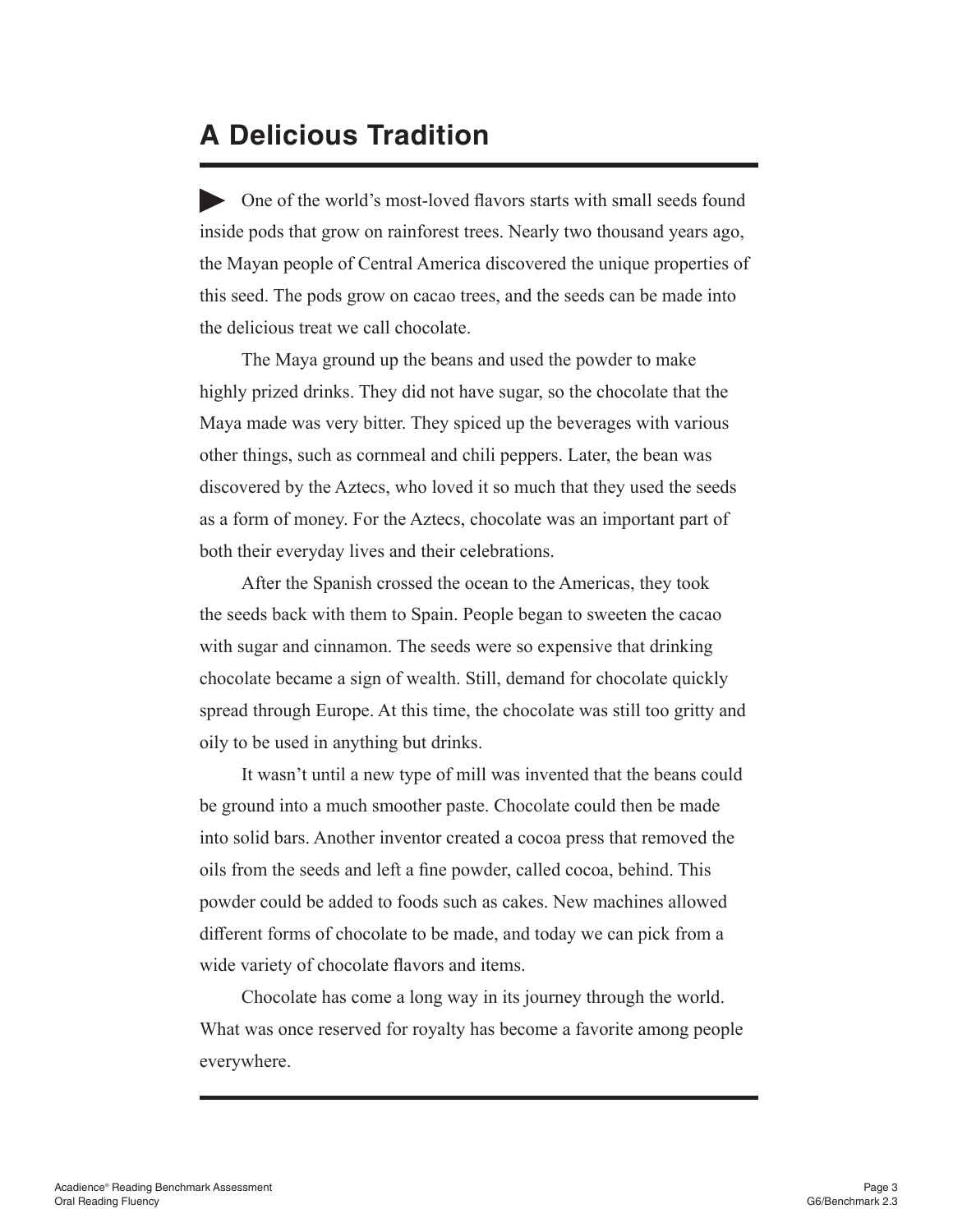#### acadience®

## **2**

Name: \_\_\_\_\_\_\_\_\_\_\_\_\_\_\_\_\_\_\_\_\_\_\_\_\_\_\_\_\_\_\_\_\_\_\_\_\_\_\_\_\_\_\_\_\_\_\_\_\_\_\_\_\_\_\_\_\_\_\_\_\_\_\_\_\_\_\_\_\_\_\_\_\_\_\_\_\_\_\_\_\_\_\_\_\_\_\_\_\_\_\_\_\_\_\_\_\_\_\_\_\_\_\_

#### Practice 1

| After playing in the dirt, Sam went   summer   to wash her hands. | home |  |
|-------------------------------------------------------------------|------|--|
|                                                                   | was  |  |

#### Practice 2

| On her way home, she $ $ sleep |
|--------------------------------|
|--------------------------------|

|               | $ \textsf{STOP} $ |
|---------------|-------------------|
| $\mathbf{C:}$ |                   |
| l: I          |                   |
| AS:           |                   |

**G6/Benchmark 2**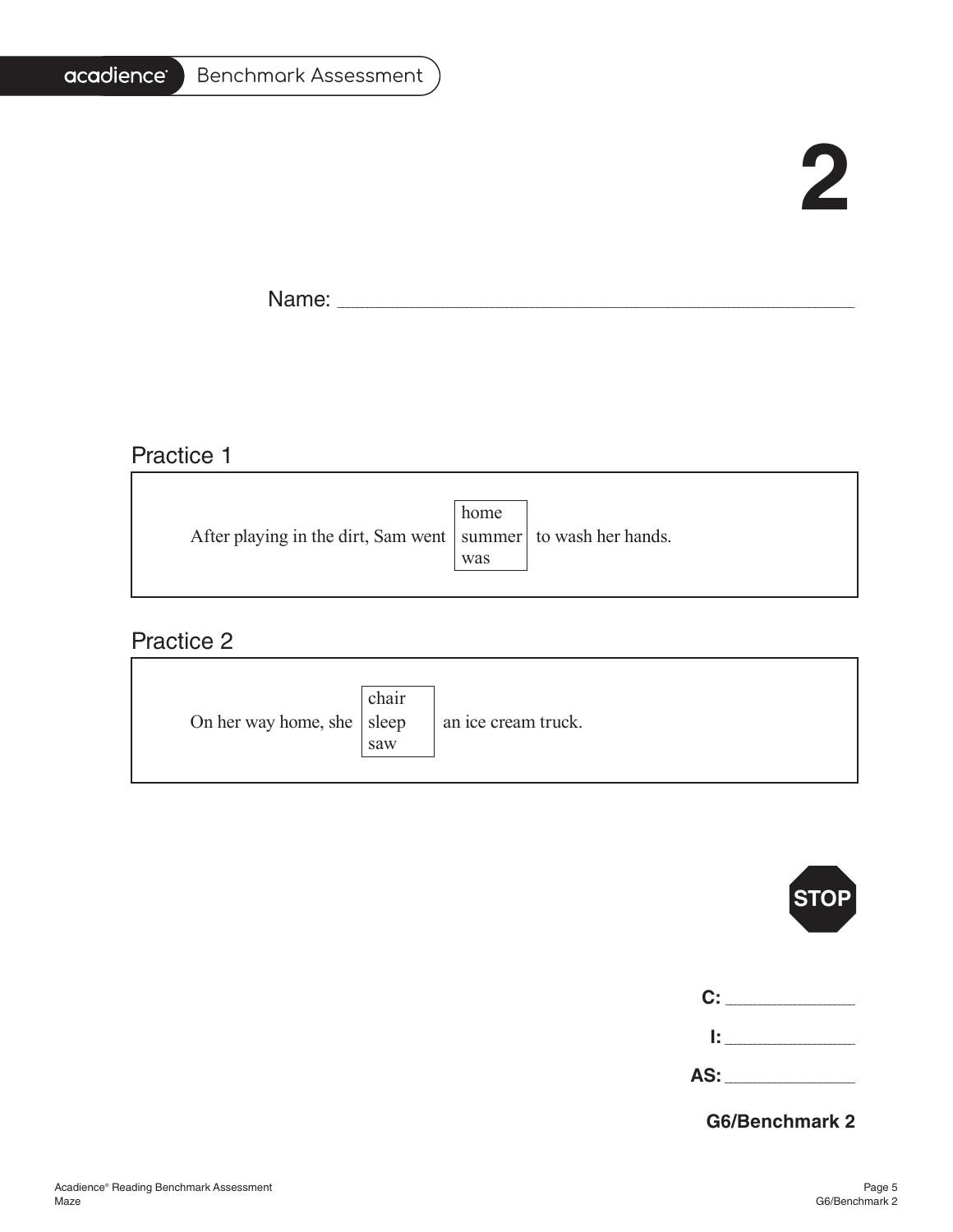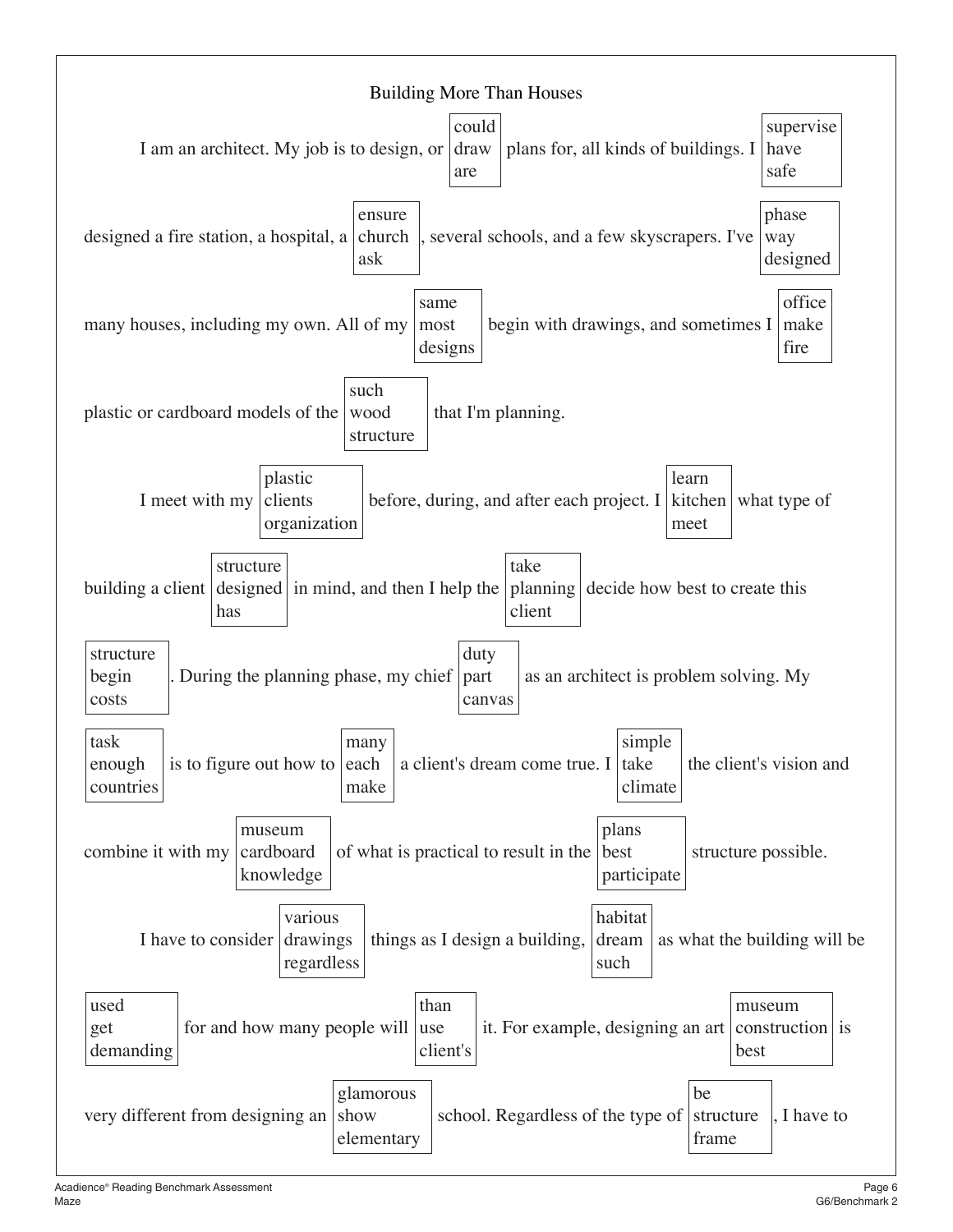